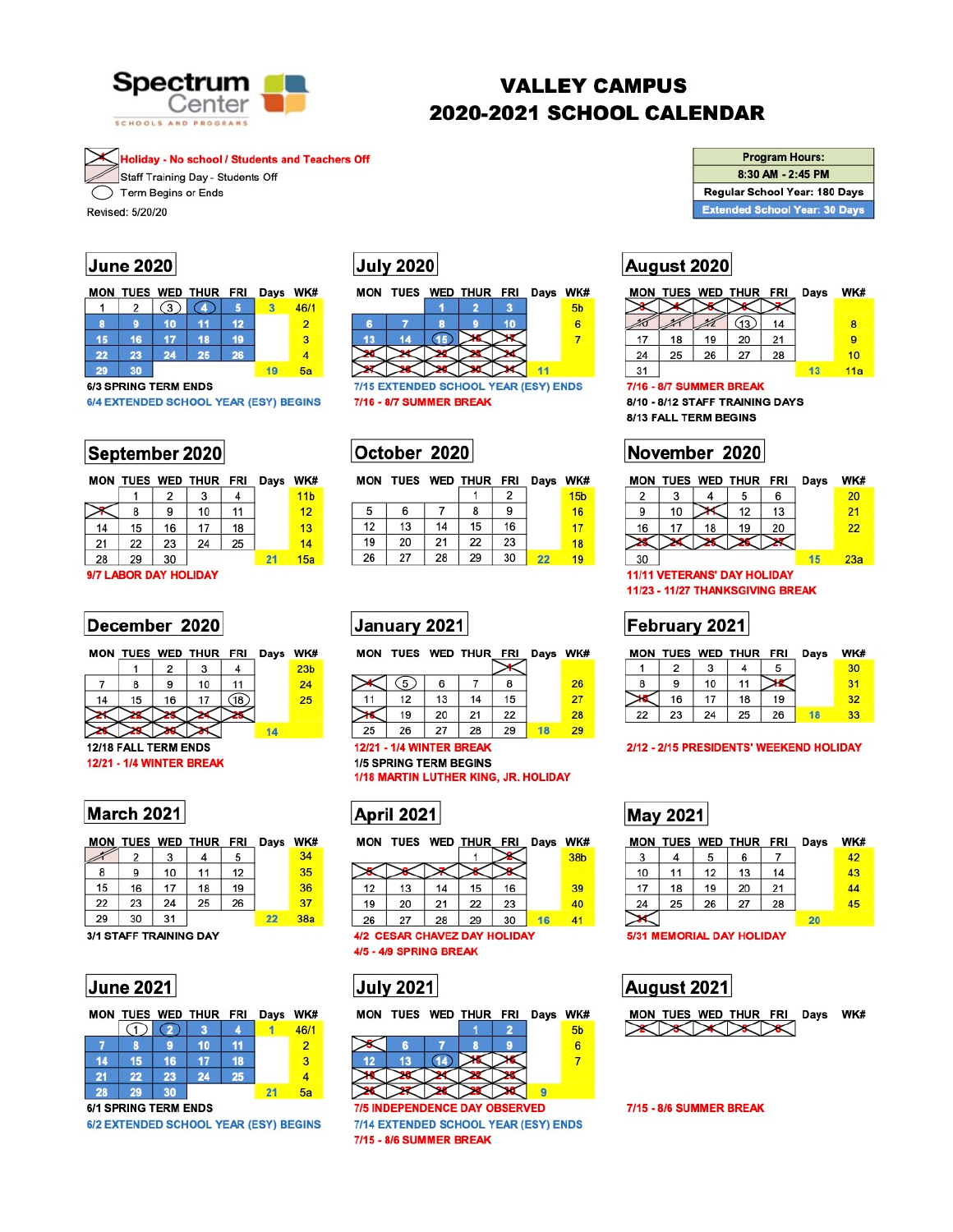

### **VALLEY CAMPUS 2020-2021 SCHOOL CALENDAR**

Semester 1: August 13, 2020 – December 18, 2020 Semester 2: January 4, 2021 – June 1, 2021

#### *June 2020*

| Wed, Jun 3 | Spring Term Ends                  |
|------------|-----------------------------------|
| Thu, Jun 4 | Extended School Year (ESY) Begins |

#### *July 2020*

| Wed, Jul 15                | Extended School Year (ESY) Ends |
|----------------------------|---------------------------------|
| Thu, Jul $16$ – Fri, Aug 7 | Summer Break (closed)           |

#### *August 2020*

| Thu, Jul $16$ – Fri, Aug 7                    | Summer Break (closed)   |
|-----------------------------------------------|-------------------------|
| Mon, Aug 10 - Wed, Aug 12 Staff Training Days |                         |
| Thu, Aug 13                                   | <b>Fall Term Begins</b> |

#### *September 2020*

Mon, Sep 7 Labor Day Holiday (closed)

#### *October 2020*

ALL DAYS IN SESSION

#### *November 2020*

| Wed, Nov 11               | Veterans Day Holiday (closed) |
|---------------------------|-------------------------------|
| Mon, Nov 23 - Fri, Nov 27 | Thanksgiving Break (closed)   |

#### *December 2020*

| Fri, Dec 18                | <b>Fall Term Ends</b> |
|----------------------------|-----------------------|
| Mon, Dec $21$ – Fri, Jan 4 | Winter Break (closed) |